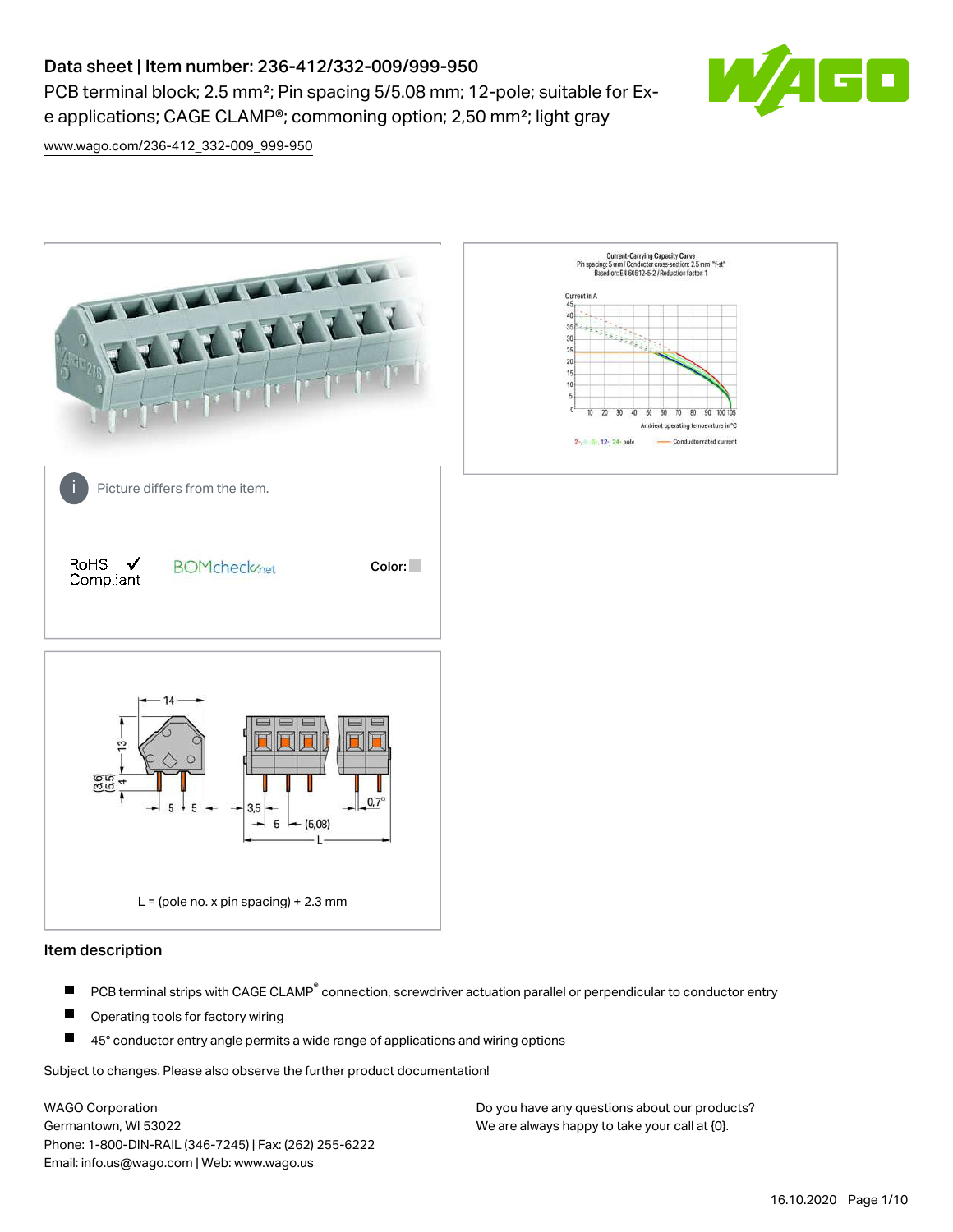

Set to metric or inch pin spacing by compressing PCB terminal strips or pulling them apart

# Data

Electrical data

### Ex information

| Ratings per                | ATEX: PTB 06 ATEX 1061 U / IECEx: PTB 06.0042 U |  |
|----------------------------|-------------------------------------------------|--|
| Rated voltage EN (Ex e II) | 176 V                                           |  |
| Rated current (Ex e II)    | 16 A                                            |  |

## Connection data

| Connection technology                             | CAGE CLAMP®                            |
|---------------------------------------------------|----------------------------------------|
| Actuation type                                    | Operating tool                         |
| Solid conductor                                   | $0.082.5$ mm <sup>2</sup> / 28  12 AWG |
| Fine-stranded conductor                           | $0.082.5$ mm <sup>2</sup> / 28  12 AWG |
| Fine-stranded conductor; with insulated ferrule   | $0.251.5$ mm <sup>2</sup>              |
| Fine-stranded conductor; with uninsulated ferrule | $0.251.5$ mm <sup>2</sup>              |
| Strip length                                      | $56$ mm / 0.2 $$ 0.24 inch             |
| Conductor connection direction to PCB             | 45°                                    |
| Pole No.                                          | 12                                     |
| Total number of connection points                 | 12                                     |
| Total number of potentials                        | 12                                     |
| Number of connection types                        |                                        |
| Number of levels                                  | 1                                      |
| Note (conductor cross-section)                    | 12 AWG: THHN, THWN                     |

# Physical data

| Pin spacing                          | 5/5.08 mm / 0.197/0.2 inch |
|--------------------------------------|----------------------------|
| Width                                | 62.3 mm / 2.453 inch       |
| Height                               | 18.5 mm / 0.728 inch       |
| Height from the surface              | 13 mm / 0.512 inch         |
| Depth                                | 14 mm / 0.551 inch         |
| Solder pin length                    | $5.5 \,\mathrm{mm}$        |
| Solder pin dimensions                | $0.7 \times 0.7$ mm        |
| Drilled hole diameter with tolerance | 1.1 $(+0.1)$ mm            |

Subject to changes. Please also observe the further product documentation!

| <b>WAGO Corporation</b>                                | Do you have any questions about our products? |
|--------------------------------------------------------|-----------------------------------------------|
| Germantown, WI 53022                                   | We are always happy to take your call at {0}. |
| Phone: 1-800-DIN-RAIL (346-7245)   Fax: (262) 255-6222 |                                               |
| Email: info.us@wago.com   Web: www.wago.us             |                                               |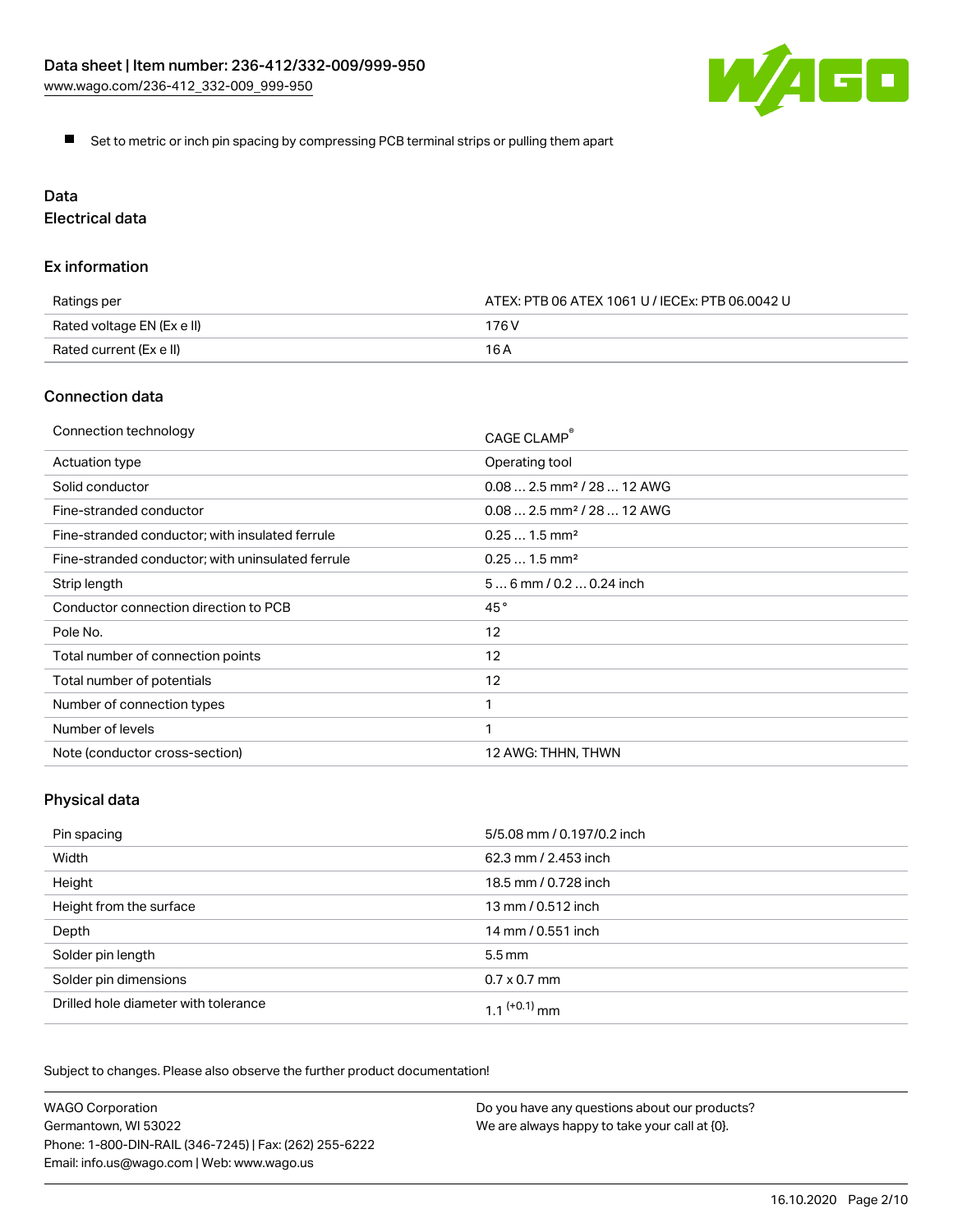

## PCB contact

| PCB contact                         | <b>THT</b>                               |
|-------------------------------------|------------------------------------------|
| Solder pin arrangement              | over the entire terminal strip (in-line) |
| Number of solder pins per potential |                                          |

## Material Data

| Color                       | light gray                             |
|-----------------------------|----------------------------------------|
| Material group              |                                        |
| Insulation material         | Polyamide (PA66)                       |
| Flammability class per UL94 | V <sub>0</sub>                         |
| Clamping spring material    | Chrome nickel spring steel (CrNi)      |
| Contact material            | Electrolytic copper (E <sub>Cu</sub> ) |
| Contact plating             | tin-plated                             |
| Fire load                   | 0.148MJ                                |
| Weight                      | 10.6 <sub>g</sub>                      |

### Environmental Requirements

## Commercial data

| Product Group         | 4 (Printed Circuit) |
|-----------------------|---------------------|
| Packaging type        | <b>BOX</b>          |
| Country of origin     | CН                  |
| <b>GTIN</b>           | 4017332630672       |
| Customs tariff number | 85369010000         |

## Approvals / Certificates

### Ex-Approvals

トッ

| Logo          | Approval                                                     | <b>Additional Approval Text</b> | Certificate<br>name |
|---------------|--------------------------------------------------------------|---------------------------------|---------------------|
| $4E^{\prime}$ | <b>AEx</b><br>UL International Germany GmbH c/o Physikalisch | UL 60079                        | E185892<br>sec.3    |
|               | Technische Bundesanstalt                                     |                                 |                     |
|               | <b>ATEx</b>                                                  | EN 60079                        | PTB <sub>06</sub>   |
|               | Physikalisch Technische Bundesanstalt (PTB)                  |                                 | Atex 1061           |
|               |                                                              |                                 | $U$ (II 2 G Ex      |

Subject to changes. Please also observe the further product documentation!

| <b>WAGO Corporation</b>                                | Do you have any questions about our products? |
|--------------------------------------------------------|-----------------------------------------------|
| Germantown, WI 53022                                   | We are always happy to take your call at {0}. |
| Phone: 1-800-DIN-RAIL (346-7245)   Fax: (262) 255-6222 |                                               |
| Email: info.us@wago.com   Web: www.wago.us             |                                               |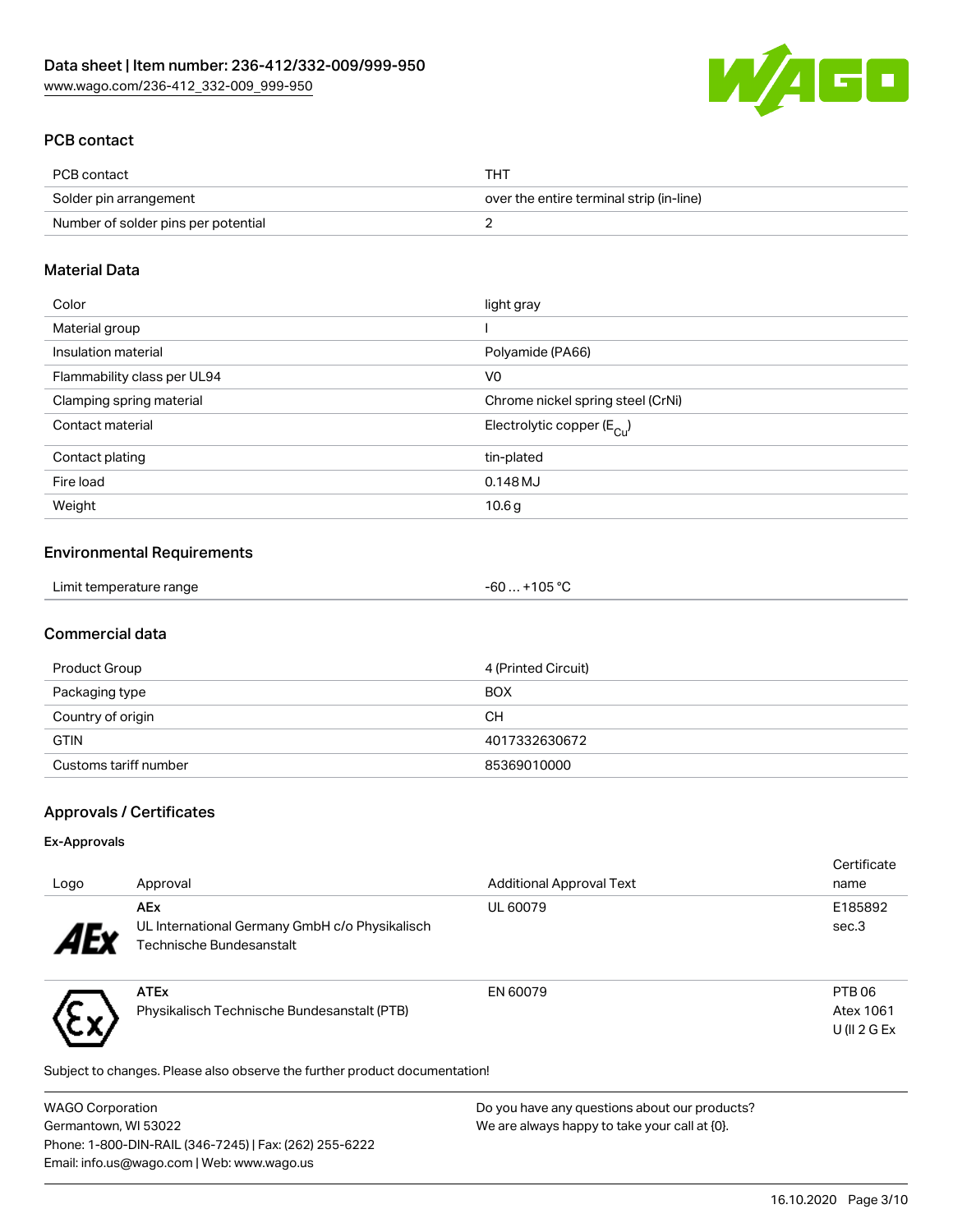

|              |                                                                  |           | ell bzw. I<br>M2 Ex el)      |
|--------------|------------------------------------------------------------------|-----------|------------------------------|
| <b>IECEx</b> | <b>IECE<sub>x</sub></b><br>Physikalisch Technische Bundesanstalt | IEC 60079 | <b>IECEX PTB</b><br>06.0042U |

**Counterpart** 

#### Compatible products

| Marking accessories |  |
|---------------------|--|
|                     |  |

| Item no.: 210-332/508-206<br>Marking strips; as a DIN A4 sheet; MARKED; 33-48 (160x); Height of marker strip: 3 mm; Strip length<br>182 mm; Horizontal marking; Self-adhesive; white | www.wago.com/210-332<br>/508-206 |
|--------------------------------------------------------------------------------------------------------------------------------------------------------------------------------------|----------------------------------|
| Item no.: 210-332/508-205<br>Marking strips; as a DIN A4 sheet; MARKED; 1-32 (80x); Height of marker strip: 3 mm; Strip length 182<br>mm; Horizontal marking; Self-adhesive; white   | www.wago.com/210-332<br>/508-205 |
| Item no.: 210-332/508-204<br>Marking strips; as a DIN A4 sheet; MARKED; 17-32 (160x); Height of marker strip: 3 mm; Strip length<br>182 mm; Horizontal marking; Self-adhesive; white | www.wago.com/210-332<br>/508-204 |
| Item no.: 210-332/508-202<br>Marking strips; as a DIN A4 sheet; MARKED; 1-16 (160x); Height of marker strip: 3 mm; Strip length 182<br>mm; Horizontal marking; Self-adhesive; white  | www.wago.com/210-332<br>/508-202 |
| Item no.: 210-332/500-206<br>Marking strips; as a DIN A4 sheet; MARKED; 33-48 (160x); Height of marker strip: 3 mm; Strip length<br>182 mm; Horizontal marking; Self-adhesive; white | www.wago.com/210-332<br>/500-206 |
| Item no.: 210-332/500-205<br>Marking strips; as a DIN A4 sheet; MARKED; 1-32 (80x); Height of marker strip: 3 mm; Strip length 182<br>mm; Horizontal marking; Self-adhesive; white   | www.wago.com/210-332<br>/500-205 |
| Item no.: 210-332/500-204<br>Marking strips; as a DIN A4 sheet; MARKED; 17-32 (160x); Height of marker strip: 3 mm; Strip length<br>182 mm; Horizontal marking; Self-adhesive; white | www.wago.com/210-332<br>/500-204 |
| Item no.: 210-332/500-202<br>Marking strips; as a DIN A4 sheet; MARKED; 1-16 (160x); Height of marker strip: 3 mm; Strip length 182<br>mm; Horizontal marking; Self-adhesive; white  | www.wago.com/210-332<br>/500-202 |

check

Subject to changes. Please also observe the further product documentation!

WAGO Corporation Germantown, WI 53022 Phone: 1-800-DIN-RAIL (346-7245) | Fax: (262) 255-6222 Email: info.us@wago.com | Web: www.wago.us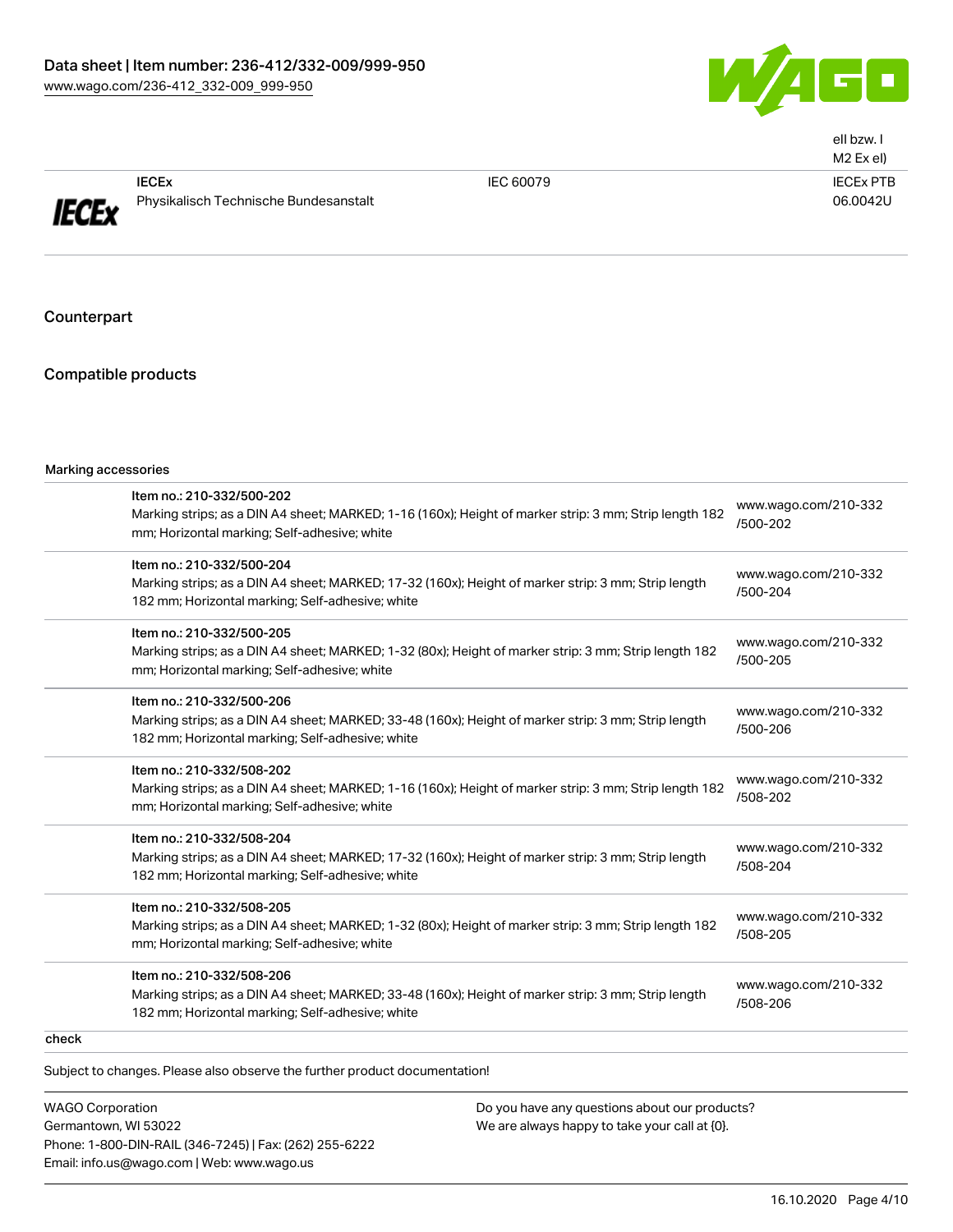[www.wago.com/236-412\\_332-009\\_999-950](http://www.wago.com/236-412_332-009_999-950)



|         | Item no.: 231-127<br>Testing plug module with contact stud; for 236 Series; Pin spacing 5 mm / 0.197 in; 2,50 mm <sup>2</sup> ; gray | www.wago.com/231-127 |
|---------|--------------------------------------------------------------------------------------------------------------------------------------|----------------------|
|         | Item no.: 231-128<br>Testing plug module with contact stud; Pin spacing 5.08 mm / 0.2 in; 2,50 mm <sup>2</sup> ; orange              | www.wago.com/231-128 |
| tools   |                                                                                                                                      |                      |
|         | Item no.: 210-657<br>Operating tool; Blade: 3.5 x 0.5 mm; with a partially insulated shaft; short; multicoloured                     | www.wago.com/210-657 |
|         | Item no.: 210-658<br>Operating tool; Blade: 3.5 x 0.5 mm; with a partially insulated shaft; angled; short; multicoloured             | www.wago.com/210-658 |
|         | Item no.: 210-720<br>Operating tool; Blade: 3.5 x 0.5 mm; with a partially insulated shaft; multicoloured                            | www.wago.com/210-720 |
|         | Item no.: 236-332<br>Operating tool; natural                                                                                         | www.wago.com/236-332 |
|         | Item no.: 236-335<br>Operating tool; gray                                                                                            | www.wago.com/236-335 |
| ferrule |                                                                                                                                      |                      |
|         | Item no.: 216-101<br>Ferrule; Sleeve for 0.5 mm <sup>2</sup> / AWG 22; uninsulated; electro-tin plated; silver-colored               | www.wago.com/216-101 |
|         | Item no.: 216-102<br>Ferrule; Sleeve for 0.75 mm <sup>2</sup> / AWG 20; uninsulated; electro-tin plated; silver-colored              | www.wago.com/216-102 |
|         | Item no.: 216-103<br>Ferrule; Sleeve for 1 mm <sup>2</sup> / AWG 18; uninsulated; electro-tin plated                                 | www.wago.com/216-103 |
|         | Item no.: 216-104<br>Ferrule; Sleeve for 1.5 mm <sup>2</sup> / AWG 16; uninsulated; electro-tin plated; silver-colored               | www.wago.com/216-104 |
|         | Item no.: 216-121<br>Ferrule; Sleeve for 0.5 mm <sup>2</sup> / AWG 22; uninsulated; electro-tin plated; silver-colored               | www.wago.com/216-121 |
|         | Item no.: 216-122<br>Ferrule; Sleeve for 0.75 mm <sup>2</sup> / AWG 20; uninsulated; electro-tin plated; silver-colored              | www.wago.com/216-122 |
|         | Item no.: 216-123<br>Ferrule; Sleeve for 1 mm <sup>2</sup> / AWG 18; uninsulated; electro-tin plated; silver-colored                 | www.wago.com/216-123 |
|         | Item no.: 216-124<br>Ferrule; Sleeve for 1.5 mm <sup>2</sup> / AWG 16; uninsulated; electro-tin plated                               | www.wago.com/216-124 |
|         | Item no.: 216-131<br>Ferrule; Sleeve for 0.25 mm <sup>2</sup> / AWG 24; uninsulated; electro-tin plated; silver-colored              | www.wago.com/216-131 |
|         | Item no.: 216-132<br>Ferrule; Sleeve for 0.34 mm <sup>2</sup> / AWG 24; uninsulated; electro-tin plated                              | www.wago.com/216-132 |
|         | Item no.: 216-141                                                                                                                    |                      |

Subject to changes. Please also observe the further product documentation!

WAGO Corporation Germantown, WI 53022 Phone: 1-800-DIN-RAIL (346-7245) | Fax: (262) 255-6222 Email: info.us@wago.com | Web: www.wago.us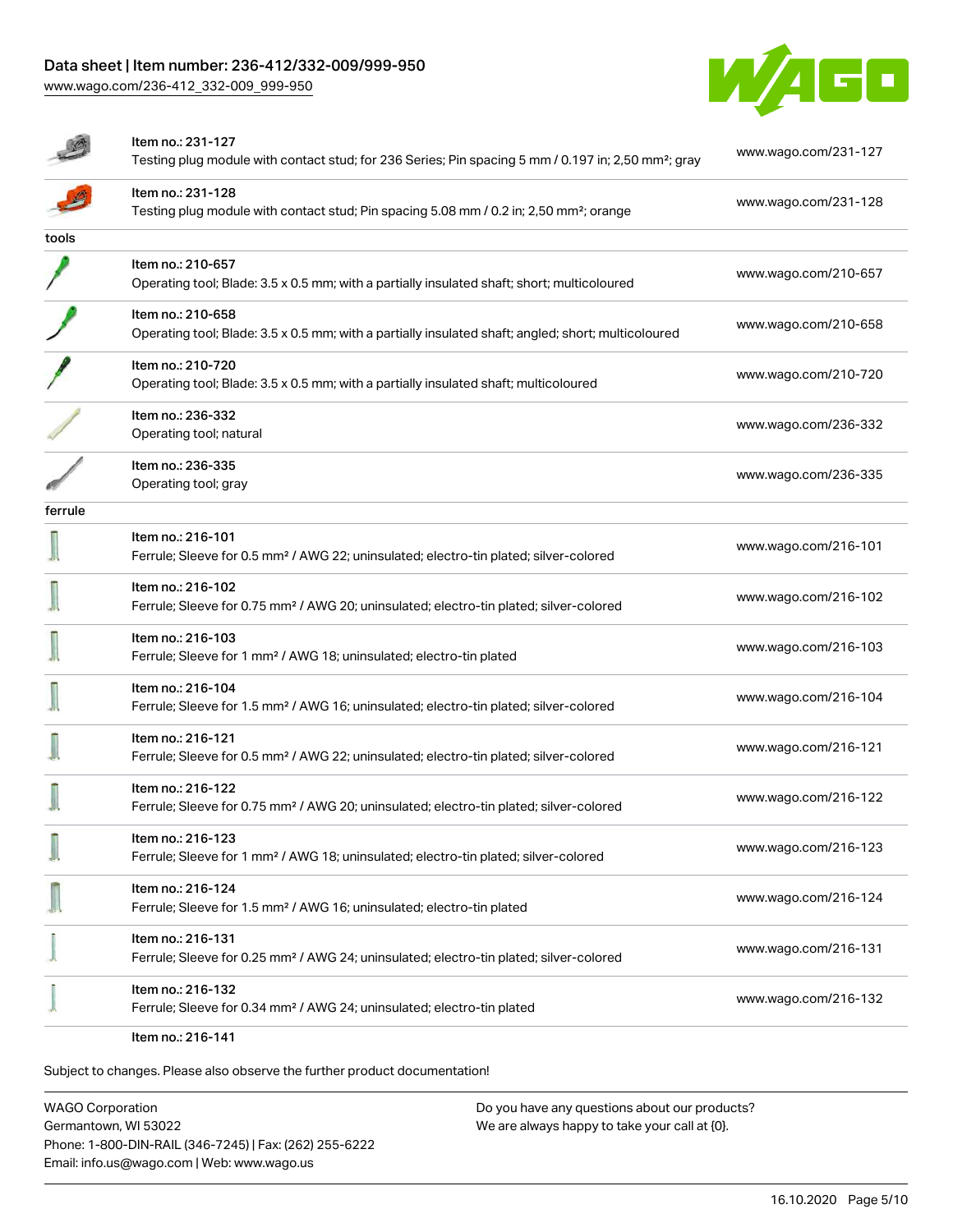[www.wago.com/236-412\\_332-009\\_999-950](http://www.wago.com/236-412_332-009_999-950)



| Ferrule; Sleeve for 0.5 mm <sup>2</sup> / 20 AWG; uninsulated; electro-tin plated; electrolytic copper; gastight<br>crimped; acc. to DIN 46228, Part 1/08.92                                            | www.wago.com/216-141 |
|---------------------------------------------------------------------------------------------------------------------------------------------------------------------------------------------------------|----------------------|
| Item no.: 216-142<br>Ferrule; Sleeve for 0.75 mm <sup>2</sup> / 18 AWG; uninsulated; electro-tin plated; electrolytic copper; gastight<br>crimped; acc. to DIN 46228, Part 1/08.92                      | www.wago.com/216-142 |
| Item no.: 216-143<br>Ferrule; Sleeve for 1 mm <sup>2</sup> / AWG 18; uninsulated; electro-tin plated; electrolytic copper; gastight<br>crimped; acc. to DIN 46228, Part 1/08.92                         | www.wago.com/216-143 |
| Item no.: 216-144<br>Ferrule; Sleeve for 1.5 mm <sup>2</sup> / AWG 16; uninsulated; electro-tin plated; electrolytic copper; gastight<br>crimped; acc. to DIN 46228, Part 1/08.92; silver-colored       | www.wago.com/216-144 |
| Item no.: 216-151<br>Ferrule; Sleeve for 0.25 mm <sup>2</sup> / AWG 24; uninsulated; electro-tin plated                                                                                                 | www.wago.com/216-151 |
| Item no.: 216-152<br>Ferrule; Sleeve for 0.34 mm <sup>2</sup> / AWG 24; uninsulated; electro-tin plated                                                                                                 | www.wago.com/216-152 |
| Item no.: 216-201<br>Ferrule; Sleeve for 0.5 mm <sup>2</sup> / 20 AWG; insulated; electro-tin plated; white                                                                                             | www.wago.com/216-201 |
| Item no.: 216-202<br>Ferrule; Sleeve for 0.75 mm <sup>2</sup> / 18 AWG; insulated; electro-tin plated; gray                                                                                             | www.wago.com/216-202 |
| Item no.: 216-203<br>Ferrule; Sleeve for 1 mm <sup>2</sup> / AWG 18; insulated; electro-tin plated; red                                                                                                 | www.wago.com/216-203 |
| Item no.: 216-204<br>Ferrule; Sleeve for 1.5 mm <sup>2</sup> / AWG 16; insulated; electro-tin plated; black                                                                                             | www.wago.com/216-204 |
| Item no.: 216-221<br>Ferrule; Sleeve for 0.5 mm <sup>2</sup> / 20 AWG; insulated; electro-tin plated; white                                                                                             | www.wago.com/216-221 |
| Item no.: 216-222<br>Ferrule; Sleeve for 0.75 mm <sup>2</sup> / 18 AWG; insulated; electro-tin plated; gray                                                                                             | www.wago.com/216-222 |
| Item no.: 216-223<br>Ferrule; Sleeve for 1 mm <sup>2</sup> / AWG 18; insulated; electro-tin plated; red                                                                                                 | www.wago.com/216-223 |
| Item no.: 216-224<br>Ferrule; Sleeve for 1.5 mm <sup>2</sup> / AWG 16; insulated; electro-tin plated; black                                                                                             | www.wago.com/216-224 |
| Item no.: 216-241<br>Ferrule; Sleeve for 0.5 mm <sup>2</sup> / 20 AWG; insulated; electro-tin plated; electrolytic copper; gastight<br>crimped; acc. to DIN 46228, Part 4/09.90; white                  | www.wago.com/216-241 |
| Item no.: 216-242<br>Ferrule; Sleeve for 0.75 mm <sup>2</sup> / 18 AWG; insulated; electro-tin plated; electrolytic copper; gastight<br>crimped; acc. to DIN 46228, Part 4/09.90; gray                  | www.wago.com/216-242 |
| Item no.: 216-243<br>Ferrule; Sleeve for 1 mm <sup>2</sup> / AWG 18; insulated; electro-tin plated; electrolytic copper; gastight crimped; www.wago.com/216-243<br>acc. to DIN 46228, Part 4/09.90; red |                      |
| Item no.: 216-244                                                                                                                                                                                       |                      |

Subject to changes. Please also observe the further product documentation!

WAGO Corporation Germantown, WI 53022 Phone: 1-800-DIN-RAIL (346-7245) | Fax: (262) 255-6222 Email: info.us@wago.com | Web: www.wago.us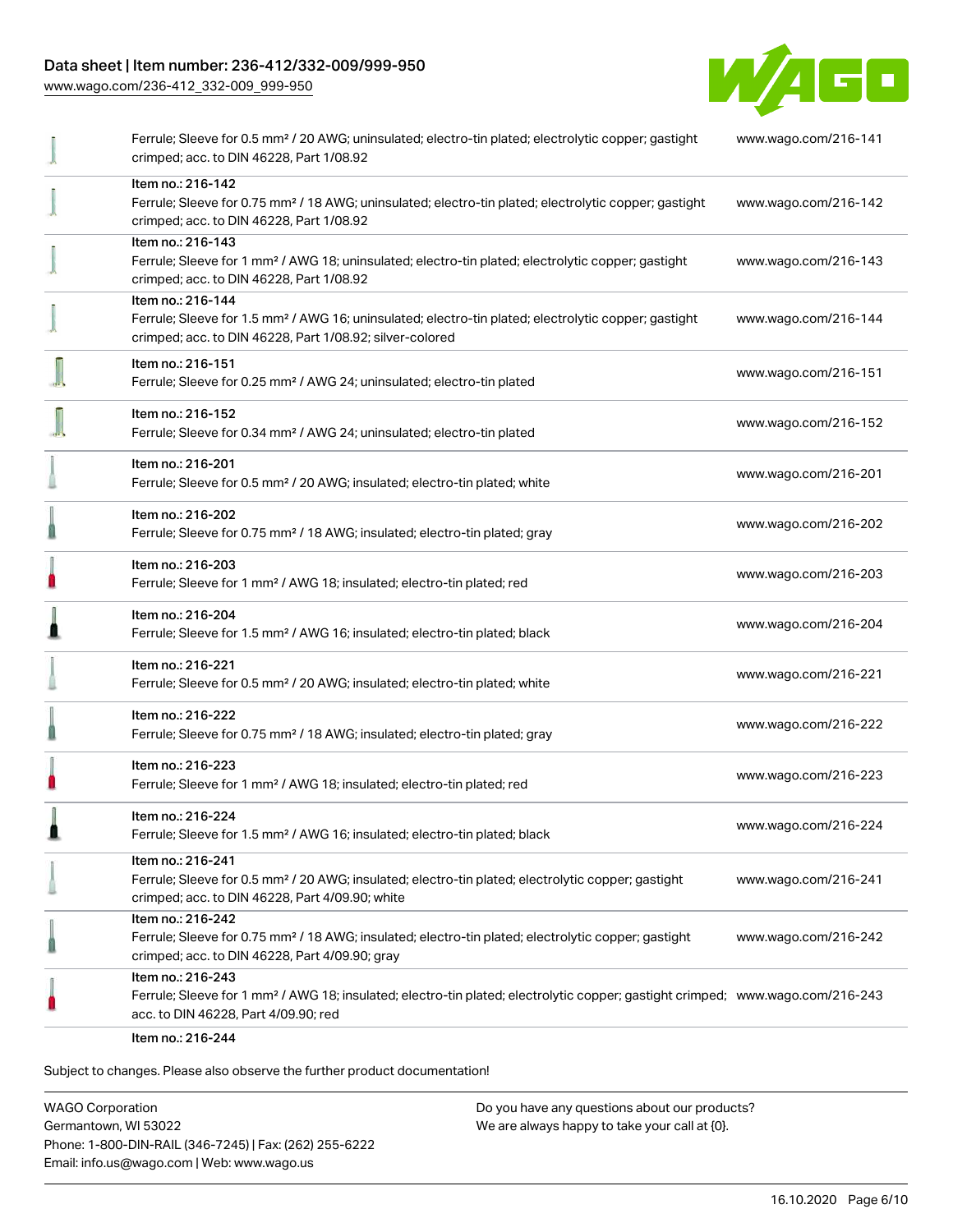[www.wago.com/236-412\\_332-009\\_999-950](http://www.wago.com/236-412_332-009_999-950)



| Ferrule; Sleeve for 1.5 mm <sup>2</sup> / AWG 16; insulated; electro-tin plated; electrolytic copper; gastight<br>crimped; acc. to DIN 46228, Part 4/09.90; black                                       | www.wago.com/216-244 |
|---------------------------------------------------------------------------------------------------------------------------------------------------------------------------------------------------------|----------------------|
| Item no.: 216-262<br>Ferrule; Sleeve for 0.75 mm <sup>2</sup> / 18 AWG; insulated; electro-tin plated; electrolytic copper; gastight<br>crimped; acc. to DIN 46228, Part 4/09.90; gray                  | www.wago.com/216-262 |
| Item no.: 216-263<br>Ferrule; Sleeve for 1 mm <sup>2</sup> / AWG 18; insulated; electro-tin plated; electrolytic copper; gastight crimped; www.wago.com/216-263<br>acc. to DIN 46228, Part 4/09.90; red |                      |
| Item no.: 216-264<br>Ferrule; Sleeve for 1.5 mm <sup>2</sup> / AWG 16; insulated; electro-tin plated; electrolytic copper; gastight<br>crimped; acc. to DIN 46228, Part 4/09.90; black                  | www.wago.com/216-264 |
| Item no.: 216-284<br>Ferrule; Sleeve for 1.5 mm <sup>2</sup> / AWG 16; insulated; electro-tin plated; electrolytic copper; gastight<br>crimped; acc. to DIN 46228, Part 4/09.90; black                  | www.wago.com/216-284 |
| Item no.: 216-301<br>Ferrule; Sleeve for 0.25 mm <sup>2</sup> / AWG 24; insulated; electro-tin plated; yellow                                                                                           | www.wago.com/216-301 |
| Item no.: 216-302<br>Ferrule; Sleeve for 0.34 mm <sup>2</sup> / 22 AWG; insulated; electro-tin plated; green                                                                                            | www.wago.com/216-302 |
| Item no.: 216-321<br>Ferrule; Sleeve for 0.25 mm <sup>2</sup> / AWG 24; insulated; electro-tin plated; yellow                                                                                           | www.wago.com/216-321 |
| Item no.: 216-322<br>Ferrule; Sleeve for 0.34 mm <sup>2</sup> / 22 AWG; insulated; electro-tin plated; green                                                                                            | www.wago.com/216-322 |

## Downloads Documentation

| <b>Additional Information</b>                                              |                                               |               |          |
|----------------------------------------------------------------------------|-----------------------------------------------|---------------|----------|
| <b>Technical explanations</b>                                              | Apr 3, 2019                                   | pdf<br>3.6 MB | Download |
|                                                                            |                                               |               |          |
| <b>CAD files</b>                                                           |                                               |               |          |
| CAD data                                                                   |                                               |               |          |
| 2D/3D Models 236-412/332-009/999-950                                       |                                               | <b>URL</b>    | Download |
| CAE data                                                                   |                                               |               |          |
| EPLAN Data Portal 236-412/332-009/999-950                                  |                                               | <b>URL</b>    | Download |
| <b>PCB Design</b>                                                          |                                               |               |          |
| Symbol and Footprint 236-412/332-009/999-950                               |                                               | <b>URL</b>    | Download |
| Subject to changes. Please also observe the further product documentation! |                                               |               |          |
| <b>WAGO Corporation</b>                                                    | Do you have any questions about our products? |               |          |
| Germantown, WI 53022                                                       | We are always happy to take your call at {0}. |               |          |
| Phone: 1-800-DIN-RAIL (346-7245)   Fax: (262) 255-6222                     |                                               |               |          |
| Email: info.us@wago.com   Web: www.wago.us                                 |                                               |               |          |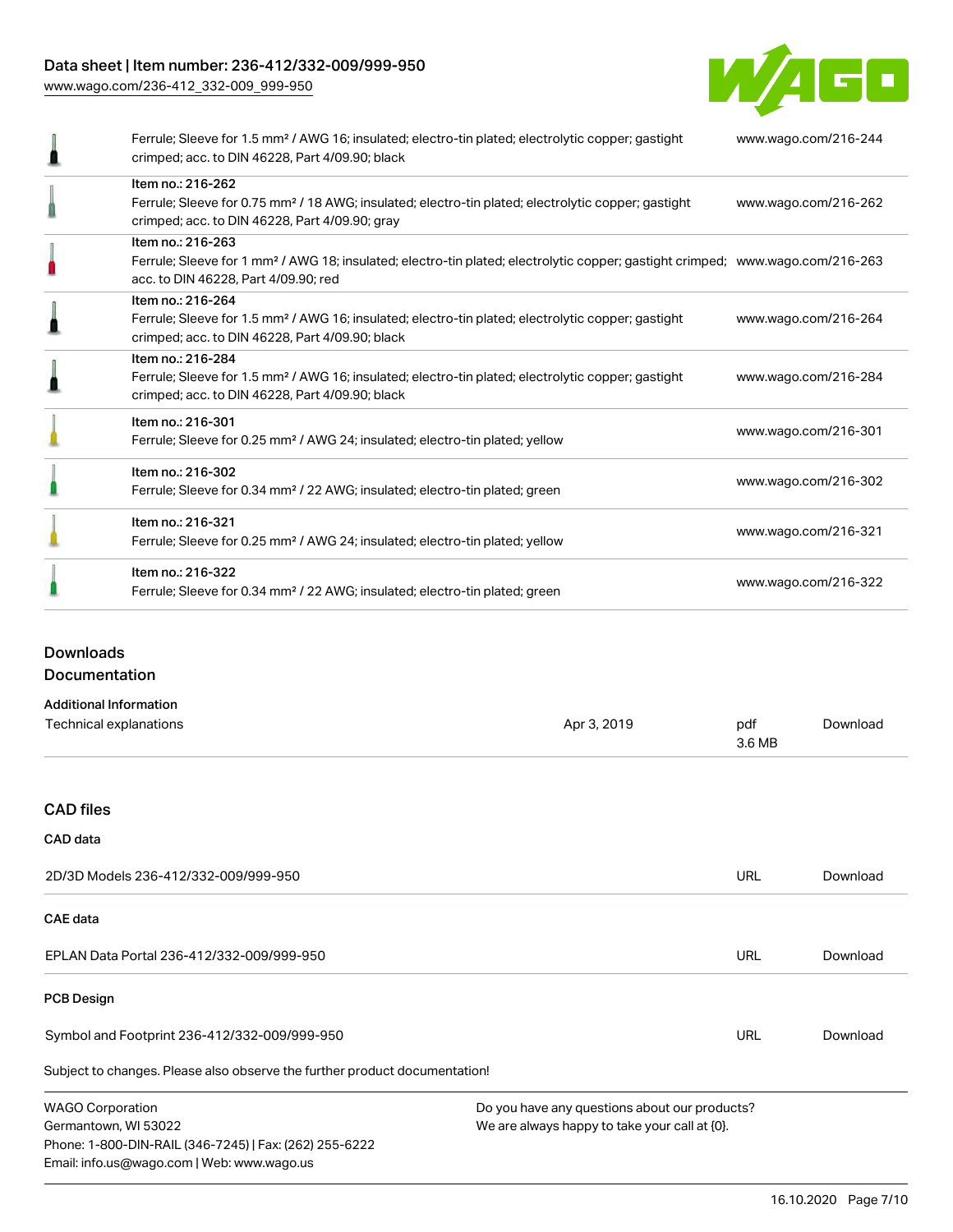

CAx data for your PCB design, consisting of "schematic symbols and PCB footprints", allow easy integration of the WAGO component into your development environment.

#### Supported formats:

- $\blacksquare$ Accel EDA 14 & 15
- $\blacksquare$ Altium 6 to current version
- $\blacksquare$ Cadence Allegro
- $\blacksquare$ **DesignSpark**
- $\blacksquare$ Eagle Libraries
- $\blacksquare$ KiCad
- $\blacksquare$ Mentor Graphics BoardStation
- $\blacksquare$ Mentor Graphics Design Architect
- $\blacksquare$ Mentor Graphics Design Expedition 99 and 2000
- П OrCAD 9.X PCB and Capture
- $\blacksquare$ PADS PowerPCB 3, 3.5, 4.X, and 5.X
- $\blacksquare$ PADS PowerPCB and PowerLogic 3.0
- $\blacksquare$ PCAD 2000, 2001, 2002, 2004, and 2006
- $\blacksquare$ Pulsonix 8.5 or newer
- $\blacksquare$ STL
- $\blacksquare$ 3D STEP
- $\blacksquare$ TARGET 3001!
- $\blacksquare$ View Logic ViewDraw
- П Quadcept
- П Zuken CadStar 3 and 4
- $\blacksquare$ Zuken CR-5000 and CR-8000

PCB Component Libraries (EDA), PCB CAD Library Ultra Librarian

### Installation Notes

Conductor termination

Subject to changes. Please also observe the further product documentation!

WAGO Corporation Germantown, WI 53022 Phone: 1-800-DIN-RAIL (346-7245) | Fax: (262) 255-6222 Email: info.us@wago.com | Web: www.wago.us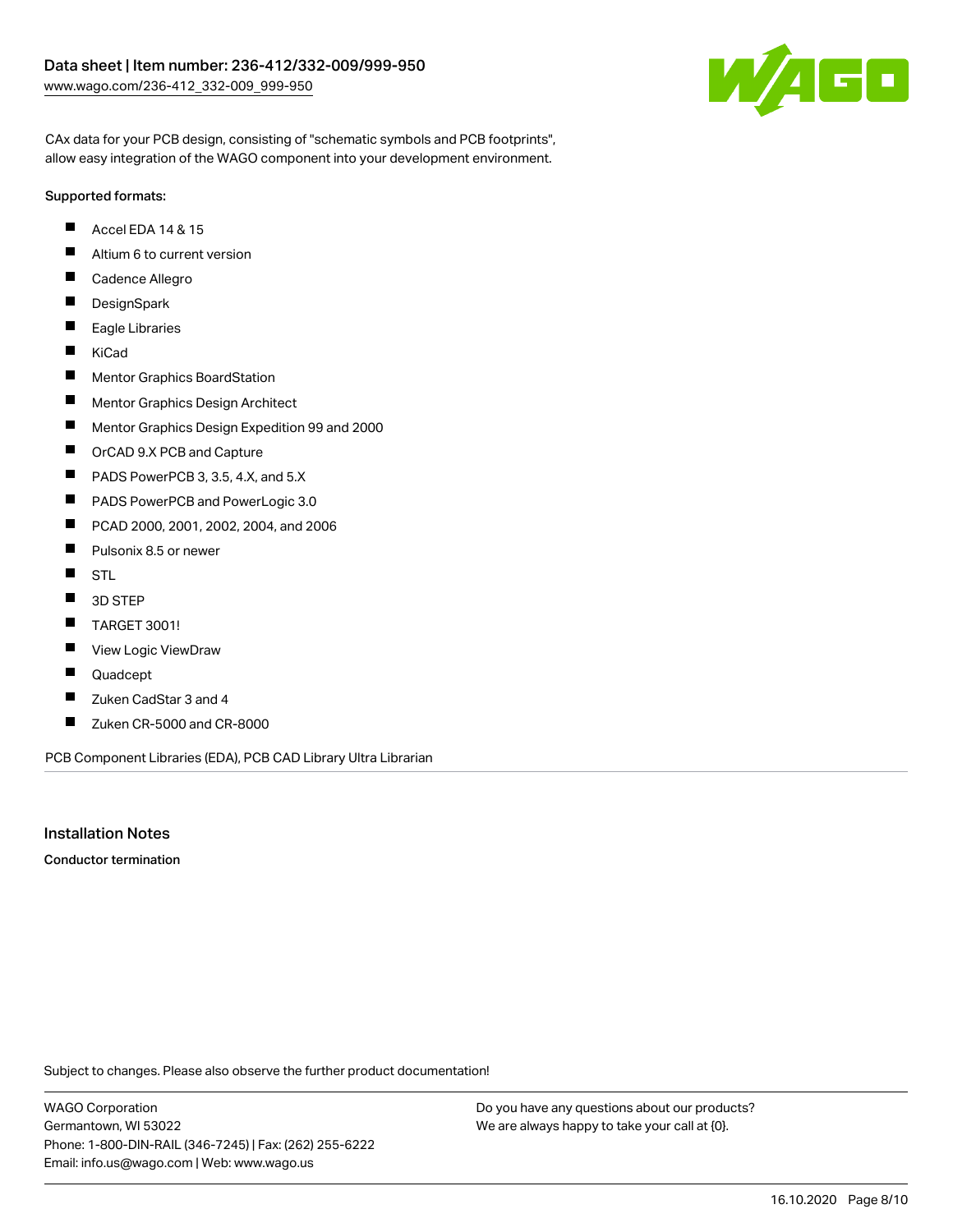## Data sheet | Item number: 236-412/332-009/999-950 [www.wago.com/236-412\\_332-009\\_999-950](http://www.wago.com/236-412_332-009_999-950)





Inserting a conductor via 3.5 mm screwdriver.



screwdriver.

Inserting a conductor via 3.5 mm Inserting a conductor via operating tool.

Screwdriver actuation parallel to conductor entry.

Screwdriver actuation perpendicular to conductor entry.



Compared to standard screwdrivers, these operating tools are far more convenient for wiring PCB terminal strips at factory.

Installation

Subject to changes. Please also observe the further product documentation!

WAGO Corporation Germantown, WI 53022 Phone: 1-800-DIN-RAIL (346-7245) | Fax: (262) 255-6222 Email: info.us@wago.com | Web: www.wago.us